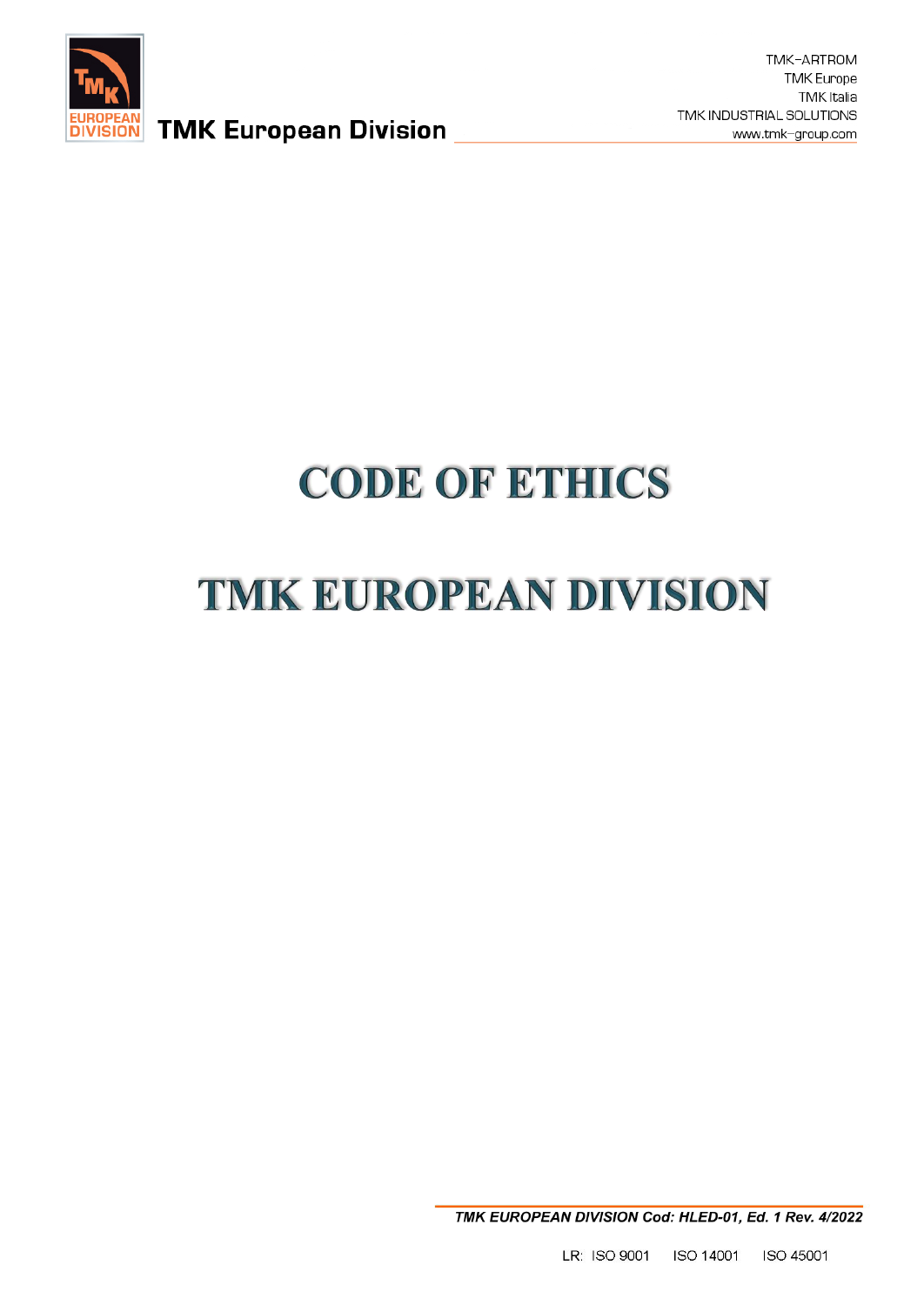## **TABLE OF CONTENTS**

| <b>INTRODUCTION</b>                                                        | 3              |
|----------------------------------------------------------------------------|----------------|
| <b>OUR VALUES AND PRINCIPLES</b>                                           | $\overline{4}$ |
| I. OUR RELATION WITH SHAREHOLDERS AND INVESTORS                            | 5              |
| 1.1 Relations with shareholders                                            | 5              |
| 1.2 Public communications                                                  | $\mathfrak s$  |
| 1.3 Conflict of interest                                                   | 5              |
| II. ETHICS AND RESPECT IN THE WORKPLACE                                    | 6              |
| 2.1 The Company's general obligations                                      | 6              |
| 2.2 Observance of business ethics and rules of communication               | 6              |
| 2.3 Abiding by the law                                                     | $\tau$         |
| 2.4 Social activities and activism                                         | $\overline{7}$ |
| III. ETHICS AND GOOD FAITH IN BUSINESS RELATIONS                           | $\overline{7}$ |
| 3.1 General principles                                                     | $\tau$         |
| 3.2 Fighting corruption                                                    | 8              |
| 3.3 Fighting money-laundering and financing terrorism                      | 8              |
| 3.4 Business gifts and business hospitality policy                         | 8              |
| 3.5 Company charity policy                                                 | 9              |
| <b>IV. SAFETY AND SECURITY</b>                                             | 9              |
| 4.1 Access to the territory of TMK European Division companies             | 10             |
| 4.2 Health and safety                                                      | 10             |
| 4.3 Use and safekeeping of the property of TMK European Division companies | 10             |
| 4.4 Information security                                                   | 10             |
| 4.5 Environment Protection                                                 | 11             |
| V. CODE OF ETHICS ENFORCEMENT                                              | 11             |
| 5.1 Mandatory nature of the Code and liability for breaches                | 11             |
| 5.2 Notification of Code breaches and unlawful actions                     | 12             |
| 5.3 Internal investigations and audits                                     | 12             |
| <b>VI. FINAL PROVISIONS</b>                                                | 12             |
|                                                                            |                |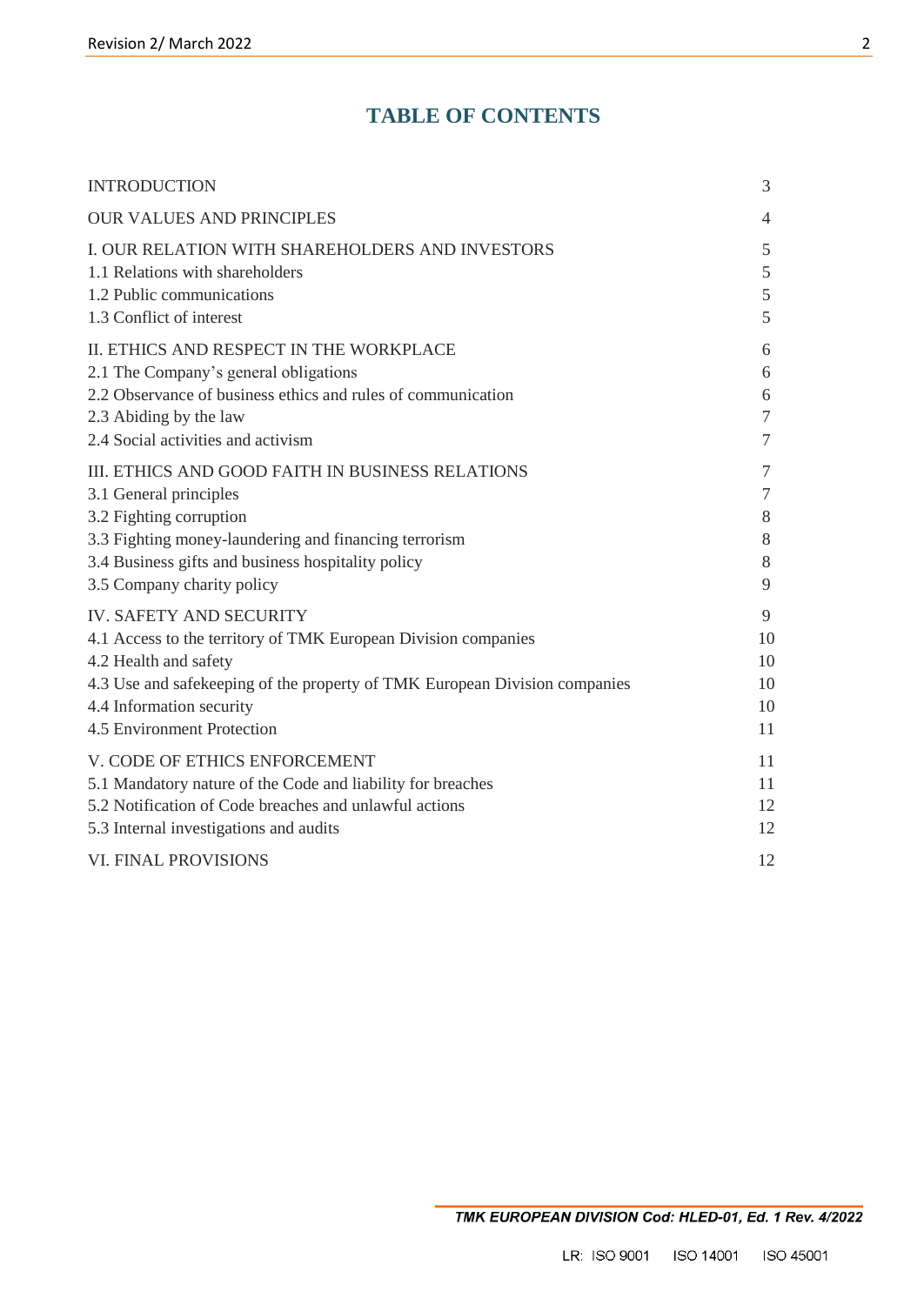## **INTRODUCTION**

**TMK EUROPEAN DIVISION** was created inside TMK Group as a consolidate business unit and consists of following companies:

- TMK-ARTROM S.A., in Romania, including the Pipe Mill in Slatina and the Steel Mill in Resita;
- **TMK-Italia s.r.l., in Lecco, Italy, as trade activity;**
- **TMK-Europe GmbH, in Dusseldorf, Germany, as trade activity;**
- TMK Industrial Solutions LLC, in Houston, USA, as trade activity;

(each company hereinafter referred to individually as the "Company" and together as the "Companies").

TMK European Division's Companies act responsibly in order to achieve excellence in all activities performed and are constantly concerned with improving the quality of the products and services offered, in order to provide the highest level of professionalism.

#### TMK European Division's Companies' motto is "**INTEGRITY AND HONESTY IN PERFORMANCE**".

Thus, TMK European Division's Companies promote a responsible behaviour towards business partners, clients, suppliers, employees as well as in their relationships with the competent local, central, regional and international authorities. TMK European Division's Companies are committed to performing their activities in compliance with the applicable professional and ethical standards. TMK European Division's Companies act with the aim to ensure the integrity and honesty of their employees.

The employees of TMK European Division's Companies are an integrated part of the success of our Companies, having a major contribution in obtaining and promoting the good reputation and trust that TMK European Division's Companies have gained and developed.

TMK European Division's Companies are also striving to develop contractual relations with partners who share the same values and ethical principles as those TMK European Division's Companies adhere to.

The Compliance Rules set out in the present Code of Ethics reflect the ethical standards governing the activity of TMK European Division's Companies, including the relations between the management and the employees, as well as the relations between these and various external partners (stakeholders, suppliers, clients, service providers, partners, authorities and so on), in view of our aim to offer to our clients the maximum quality for the products and services delivered, in fair conditions, on one hand, and, on the other hand, of our aspiration to be perceived as a reliable partner, as a benchmark in the activity performed, both at national and international levels including by acting as a correct and loyal partner.

For this reason, we have developed and integrated the present set of Compliance Rules within the Code of Ethics in order to ensure "**INTEGRITY AND HONESTY IN PERFORMANCE**".

This Code of Ethics should be viewed as the ethical framework in which TMK European Division's Companies operate, being understood that it is not and it is not intended to be a comprehensive description of all appropriate behaviour in each and every situation. The provisions of this Code of Ethics are detailed or supplemented by various internal regulations and policies of TMK European Division's Companies and specific cases are explicitly regulated by the applicable legislation and regulatory framework.

#### **ADRIAN POPESCU,**

#### **CHIEF EXECUTIVE OFFICER**

Digitally signed by Adrian Popescu Date: 2022.04.21 19:46:00 +02'00'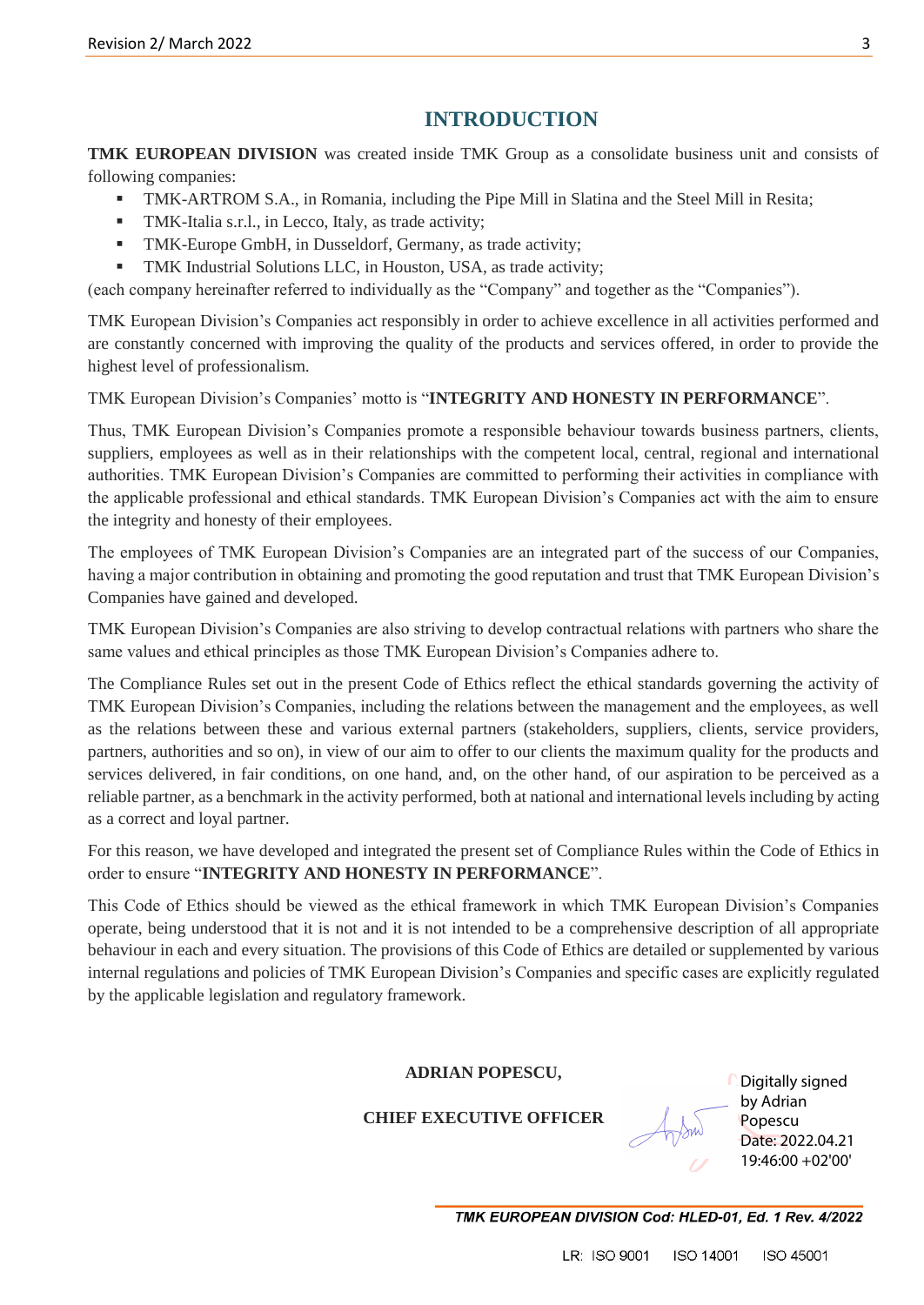#### **OUR ETHICAL VALUES AND PRINCIPLES**

**1. Social responsibility**: TMK EUROPEAN DIVISION has a culture of social responsibility based on business ethics focused on customer rights, technologies and environmentally friendly products, fairness in working relationships, transparency towards public authorities, integrity and community investment. TMK EUROPEAN DIVISION's Companies protect the environment, recover and recycle materials, save natural resources, constantly being concerned with increasing the level of involvement of their employees and representatives in developing and implementing best practices in the field of social responsibility.

**2. Integrity**: TMK EUROPEAN DIVISION informs the public and its stakeholders about what its Companies are going to do (transparency) and is consistent and fair in its actions. TMK EUROPEAN DIVISION assumes responsibility for its decisions and actions, thus being legally and socially responsible. TMK EUROPEAN DIVISION performs its duties acting with integrity, honesty and respect, in a manner that is fair and protects TMK EUROPEAN DIVISION's public image and reputation, establishing a climate of trust for its business partners, ensuring compliance with the applicable legislation in force and avoidance of any conflict between personal interests and those of TMK EUROPEAN DIVISION.

**3. Loyalty**: Employees are, by virtue of their employment, held to an obligation of loyalty to their employer, being thus required to act in the best interest of their employer and are expected to disregard any personal preference or advantage against the employer. In case a conflict (existing or potential) of interest may arise, the employee should immediately disclose his or her interest to, and seek advice from, the relevant corporate bodies of the Companies.

**4. Responsibility**: TMK EUROPEAN DIVISION's Companies and staff honour their responsibilities and assume responsibility for their actions. TMK EUROPEAN DIVISION's staff should avoid any behaviour that negatively impacts the TMK EUROPEAN DIVISION' and/or its Companies image and reputation and should constantly work to improve their professional expertise and competency.

**5. Objectivity**: TMK EUROPEAN DIVISION's Companies and their staff are characterized by impartiality and are not to allow professional reasoning to be influenced by prejudices, conflicts of interest or other unwanted influence factors that may intervene in the course of their professional activity.

**6. Transparency and Ethics**: TMK EUROPEAN DIVISION's Companies focus on the transparency, quality, completeness and accuracy of information provided to the public. TMK EUROPEAN DIVISION and its staff are in an open and constructive dialogue with all stakeholders, dialogue based on respect and professionalism.

**7. Non-discrimination**: TMK EUROPEAN DIVISION, its staff and its partners do not have discriminatory attitudes with respect to race, sex, religion, sexual orientation, political affiliation or other criteria that may be the basis of discrimination.

**8. Fair competition**: TMK EUROPEAN DIVISION and its staff have an upright and honest conduct in their relations with competitors, thus ensuring fair and equitable competition in their own field of activity and firmly supporting the principles of fair competition and open markets.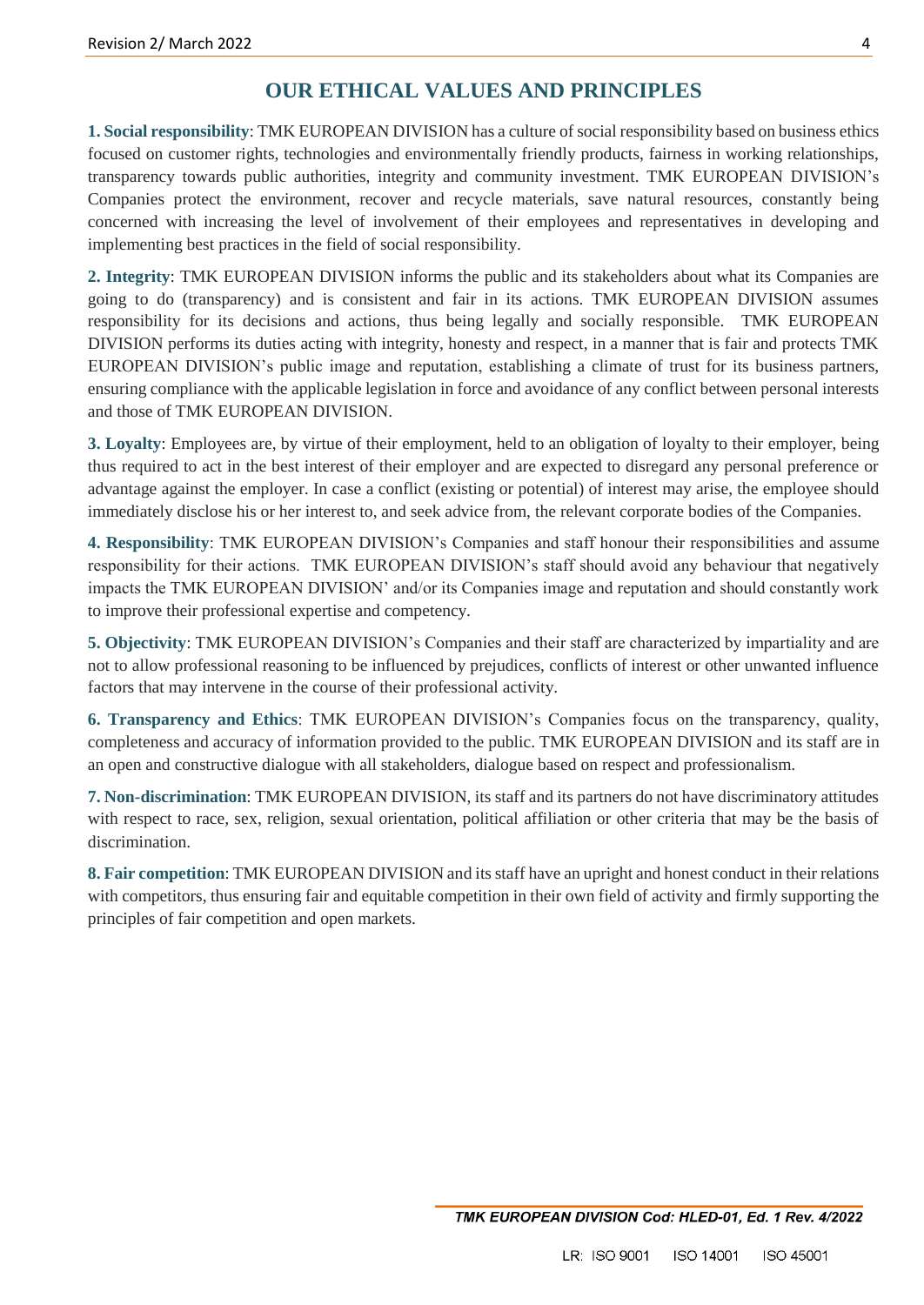## **I. OUR RELATIONS WITH SHAREHOLDERS AND INVESTORS**

#### **1.1 Relations with shareholders**

1.1.1 TMK European Division's Companies' main role in relation to their shareholders is to generate profit, increase capitalisation, ensure the Companies' financial and reputational stability and reduce business risks.

1.1.2 The key principle of TMK European Division's Companies in relations with their shareholders is the observance of their rights and legitimate interests under the applicable laws and regulatory framework in force, constitutive and other corporate documents and policies of the Companies, as well as comprehensive protection of the shareholders' rights and providing assistance to the shareholders in exercising such rights.

1.1.3 The rights of all shareholders are observed equally, irrespective of their share capital participation in any of the TMK European Division's Companies. TMK European Division's information disclosure policy is designed to provide shareholders with as accurate, up-to-date and timely information as possible.

1.1.4 Each and every employee of TMK European Division's Companies must, in relation to his/her duties, apply their maximum endeavours to implement the above approach towards the Company's shareholders.

#### **1.2 Public communications**

1.2.1 Only authorised personnel of TMK European Division's Companies are entitled to make public announcements on behalf of the Companies and their shareholders.

1.2.2 Employees of TMK European Division's Companies (other than the authorised personnel) are prohibited from commenting on the financial status of TMK European Division's Companies and/or shareholders, disclosing confidential information or commercial secrets, disseminating personal data.

1.2.3 Employees' Internet activities performed outside office hours and outside their activities as employees on social networks, while using their own email addresses are protected by the rights to a private life and freedom of speech. Nevertheless, employees are not entitled to act on social networks in the name of TMK European Division's Companies and are not allowed to post or disclose information about TMK European Division's Companies and/or their activities and/or their partners.

1.2.4 Employees shall use their good judgment in their use of social media and other online activity.

1.2.5 Employees shall not disclose confidential information, post, seek or provide recommendations, photos or referrals about or of their colleagues/employees, business partners (current or former) unless they are authorized to do so. Employees shall not use the confidential information for themselves or for third parties, for any purpose other than the regular performance of their duties within/for the TMK European Division's Companies, unless such employees are expressly authorized in this regard.

#### **1.3 Conflicts of interest**

1.3.1 TMK European Division understands conflict of interest to mean a situation in which personal interests (direct or indirect) of the employees is or might be in conflict with the legitimate interests of TMK European Division's Companies and where such personal interests unduly influence such individual's business judgment, decisions or actions in his/her capacity as employee of the Company. Such situations may include both closely related persons (including family members, persons with whom the employees have an intimate relationship and those living in the same household as the employees) and friends. TMK European Division believes that any situation that could create a perception of conflict of interest should also be avoided.

1.3.2 Timely identification of a conflict of interest in the activities of the employees is key to precluding corruption offences.

1.3.3 The management of the conflict of interest in TMK European Division is based on the following principles:

mandatory disclosure of information about any actual or potential conflicts of interest;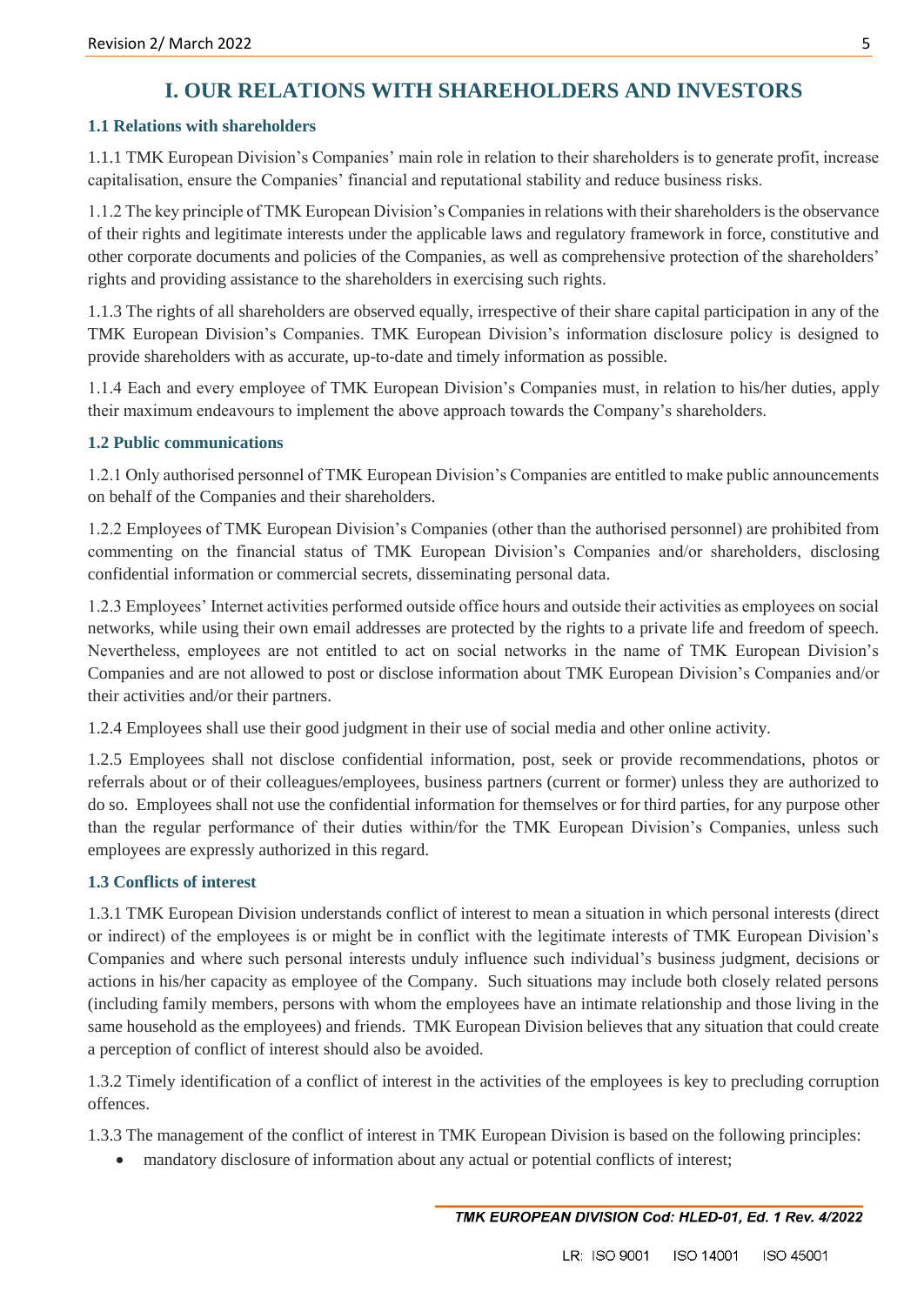- individual consideration and evaluation of reputation risks for TMK European Division's Companies while identifying each conflict of interest and the manner in which to address it;
- assessment of conflicts of interest related to TMK European Division's Companies and subsidiaries transactions with affiliates and reporting of such transactions – so far as these transactions are subject to reporting obligations according to the applicable legislation in the countries where TMK European Division operates;
- confidentiality of the process regarding the disclosure of information related to any conflict of interest and the process through which such conflict is addressed;
- ensuring a balance between the interests of TMK European Division's Companies and the interests of its employees in the settlement of the conflict of interest;
- protection of the employee against any harassment/harmful actions caused by him reporting a conflict of interest.

1.3.4 Employees of TMK European Division's Companies shall do their best in performing their job duties and shall act in the interests of the Company employing them and those of the Company's shareholders and shall exert every effort to avoid situations, which lead or may lead to a direct or indirect conflict of interests. Such situations may arise in relations with business partners of TMK European Division's Companies, representatives of governmental authorities, competitors and any other persons with whom TMK European Division's Companies interact in the course of their operations/ business.

1.3.5 In order to avoid a conflict of interest that might hamper the normal business activities of the TMK European Division's Companies and be detrimental to the Company and its shareholders, employees must provide TMK European Division's Companies with information about any direct or indirect conflict of interest between the employee and the Company. The employee shall notify TMK European Division's Compliance Risk Committee in writing to this effect.

1.3.6 Where an employee is in a conflict of interest and fails to inform the Company in due time and/or fails to act in accordance with the instructions of the Company in order to avoid the conflict of interest and/or acts against the interests of the Company, the employee shall suffer the consequences in accordance with the legal provisions and the Company's internal regulations and policies (which may include dismissal or other disciplinary measures and compensating the Company for the damages incurred).

## **II. ETHICS AND RESPECT IN THE WORKPLACE**

#### **2.1 The Company's general obligations**

2.1.1 In implementing the principles of respect of human rights and of equal chances and treatment, the TMK European Division's Companies undertake:

- to comply with the human rights' principles relevant for their business, laws and regulatory acts applicable in the countries where they operate;
- to ensure equal opportunities for employees and not to permit any discrimination based on their citizenship, race, ethnicity, religion, gender, convictions, age, health, sexual orientation, marital status or other grounds in their selection, employment, remuneration or promotion;
- to provide conditions for professional growth and increasing of the social welfare of employees.

2.1.2 TMK European Division's Companies shall build their relationships with employees on the basis of long-term cooperation principles, mutual respect and rigorous performance of mutual covenants.

#### **2.2 Observance of business ethics and rules of communication**

2.2.1 TMK European Division's employees must demonstrate due professionalism and responsibility for maintaining and consolidating the success of the Company in which they work.

2.2.2 In selecting how best to fulfil their daily tasks, TMK European Division's employees must be guided by: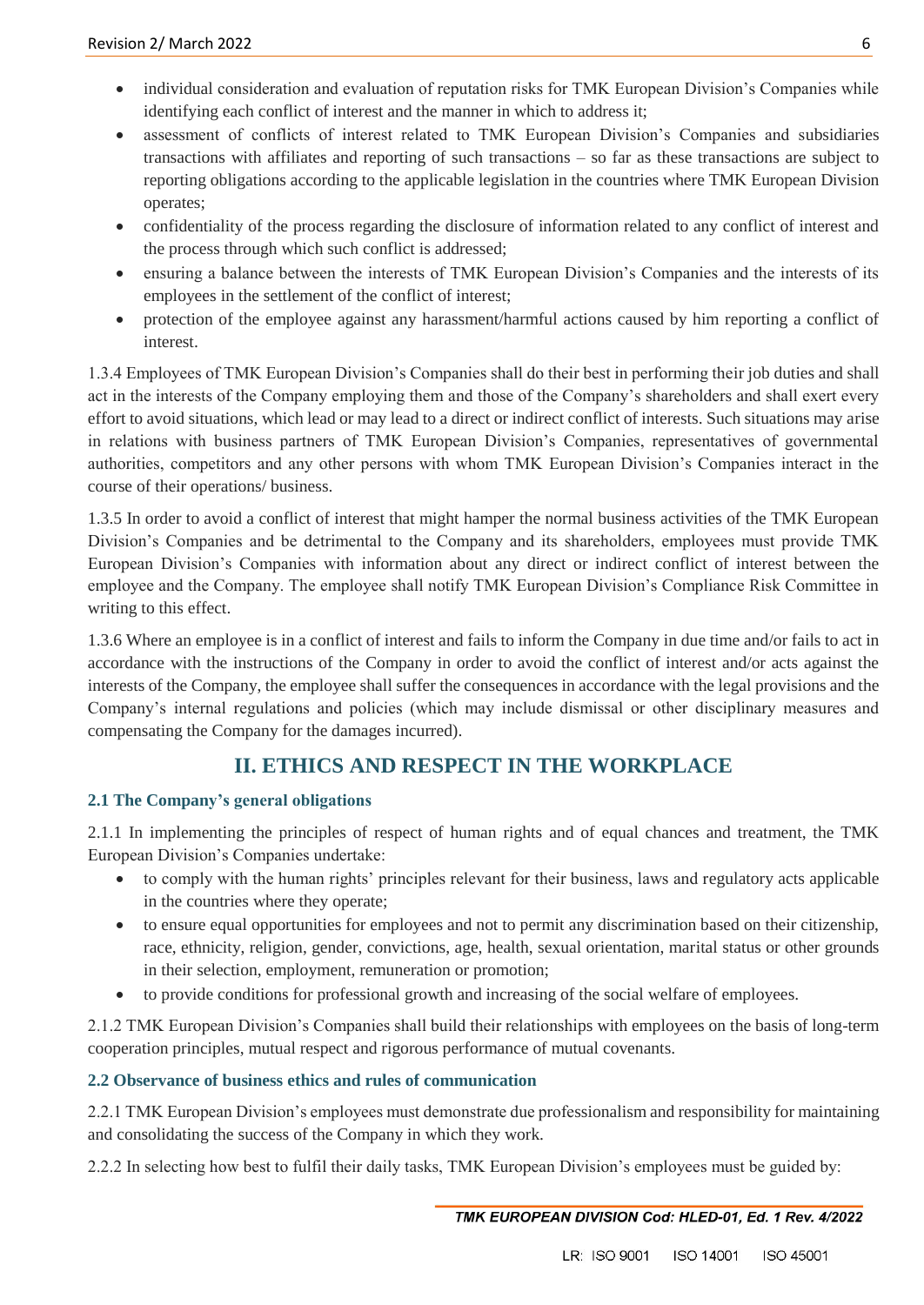- $\bullet$  the legislation in force in the countries where the Company operates;
- this Code of Ethics, the constitutive documents, internal regulations and policies and/or other similar documents of TMK European Division's Companies;
- common sense, logic and the basic rules of conduct.

2.2.3 Employees must be polite, considerate, civil, attentive and demonstrate tolerance in communicating with colleagues, business partners and customers. Discourtesy, abusive language, any manifestations of discrimination and negative comments about colleagues or the company's business partners and clients are unacceptable and strictly prohibited. Misconduct will not be tolerated and could lead to disciplinary action. Cases of serious misconduct such as theft, fraud, and violence at work will likely lead to termination of employment.

#### **2.3 Abiding by the law**

2.3.1 The key principle by which TMK European Division's Companies run their business is strict observance of the applicable legislation, which dictates both the image and reputation of the Companies and the reputation of all of their individual employees. The duty to abide by the relevant legislation in force does not, moreover, depend on the sphere of application or "materiality" of the requirements.

2.3.2 TMK European Division's employees must keep themselves informed and comply with all legal and regulatory requirements applicable to their activity, including but not limited to any international and national industry codes of practice.

2.3.3 It is totally unacceptable to violate the relevant legislation in force and/or any regulatory requirements or encourage, prompt or compel others to do so. It is the responsibility of each employee to ensure, by taking advice where appropriate, that he or she is fully aware of all relevant laws, rules, regulations and codes of practice.

#### **2.4 Social activities and activism**

2.4.1 The premises in which TMK European Division's Companies operate is a place for doing and developing business and, for their employees, a place for performing their job duties. Employees are strictly prohibited to hold personal meetings, collect obligatory donations, actively promote or advertise one's personal, religious, political or other views on their Company's premises.

2.4.2 Employees of TMK European Division's Companies have the right to support any private or public events or to be involved in political activities in their own name and with their personal resources, outside TMK European Division's Companies' premises. Political personal activity has to be strictly separated from the job title and responsibilities. Employees of TMK European Division's Companies are strictly prohibited to make any direct or indirect contribution to political parties, officials, candidates or organisations in the name of TMK European Division's Companies or using the funds of TMK European Division's Companies.

### **III. ETHICS AND GOOD FAITH IN BUSINESS RELATIONS**

#### **3.1 General principles**

3.1.1 TMK European Division's Companies aim to building responsible partnerships with partners, clients and counterparties, based on principles of good faith, honesty, responsibility, transparency, professionalism, mutual confidence and respect, no infringement of obligations and complete disclosure of necessary information. The success of TMK European Division's business is guaranteed by long-term, mutually beneficial relations with partners, clients and suppliers.

3.1.2 TMK European Division's Companies' priority in doing business is fair and open competition.

3.1.3 TMK European Division's Companies strictly monitor the fulfilment of contractual obligations and promote the establishment, development and strengthening of relations with partners, clients and suppliers that have an irreproachable reputation and abide by the law and the generally accepted business standards and ethics.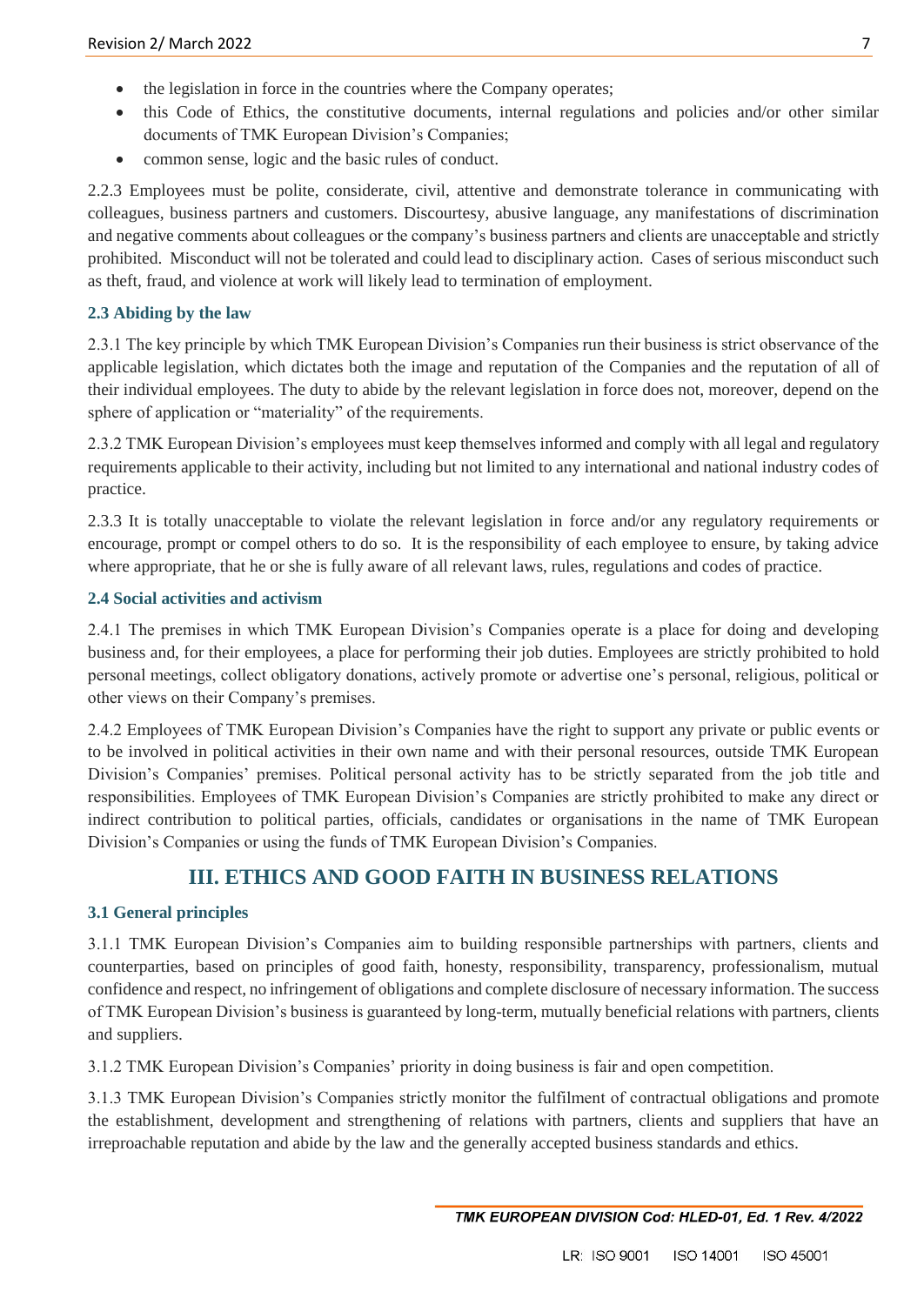3.1.4 TMK European Division's Companies categorically reject and apply their best efforts to halt and put a stop to such phenomena as corruption, commercial bribery, fraud and money-laundering.

3.1.5 TMK European Division's Companies shall ensure that no use is made of commercial strategies that might infringe antitrust laws and no abuse of a potential dominant market position is made. Employees of TMK European Division's Companies shall comply with antitrust laws applicable in countries in which such Companies operate.

#### **3.2 Fighting corruption**

3.2.1. TMK European Division defines corruption as the use of position, duties or tasks assigned, with the purpose of receiving money, goods or other undue advantages, for oneself or for another, as a result of not fulfilling the duties for the roles, jobs and tasks assigned, by breaking the law and professional conduct standards.

3.2.2 TMK European Division has established and maintains a zero tolerance attitude toward corrupt behaviour. TMK European Division's employees shall not ask, accept or offer any incentive from/to TMK European Division's business partners, private or public institutions, in order to influence decision-making, achieving business commitments or gaining unlawful advantage. TMK European Division shall not accept the execution, involvement or tacit acceptance of any kind of bribery and/or corruption situation in relation to any Company employee when performing his/her duties within/for TMK European Division.

3.2.3 TMK European Division's Companies, together with their employees, will comply will all legal requirements that forbid and punish corruption, bribery and traffic of influence in force in the countries where they operate and shall support measures of the world community with respect to fighting bribery and corruption.

3.2.4 TMK European Division's Companies will accept NO forms of corruption or bribery of public/government officials, commercial entities or employees (including facility payments and excessive gifts). TMK European Division's companies will apply their best efforts to ensure that their employees, business partners and other third parties comply with these principles.

3.2.5 Notification and investigation of corruption, bribery and traffic of influence is made in accordance with the local procedures and regulatory practices applicable to TMK European Division's Companies.

#### **3.3 Fighting money-laundering and terrorism financing**

3.3.1 Money laundering refers to change or transfer of funds and goods obtained from illegal activities, with the aim to conceal or dissimulate the unlawful origin of such funds and goods. Financing terrorism refers to granting goods/funds to a terrorist entity with the intention of being used or knowing that they are to be used, in whole or in part, for committing acts of terrorism or for supporting the terrorist entity.

3.3.2 TMK European Division's Companies shall take all necessary measures in order to ensure compliance with anti-money laundering and financing terrorism requirements, including such requirements provided by European regulations, directives and standards, as well as local and international legislation in force.

3.3.3 Employees of TMK European Division's Companies will make sure that they cooperate with reliable business partners, suppliers and customers and that the co-operation has a valid commercial/business purpose and is performed while observing all legal requirements (including in relation to cash transactions and/or other related transaction).

#### **3.4 Business gifts and business hospitality policy**

3.4.1 Business gifts refer to items or services offered voluntarily, without expecting anything in return. Business hospitality refers to various representation or entertainment activities, such as meals, sport or cultural events and travels.

3.4.2 TMK European Division's Companies and their employees shall take all necessary actions to ensure that costs of offering and acceptance of gifts, entertainment and hospitality are:

 in accordance with the law and local/usual business practices and comply with internal policies of the business partners;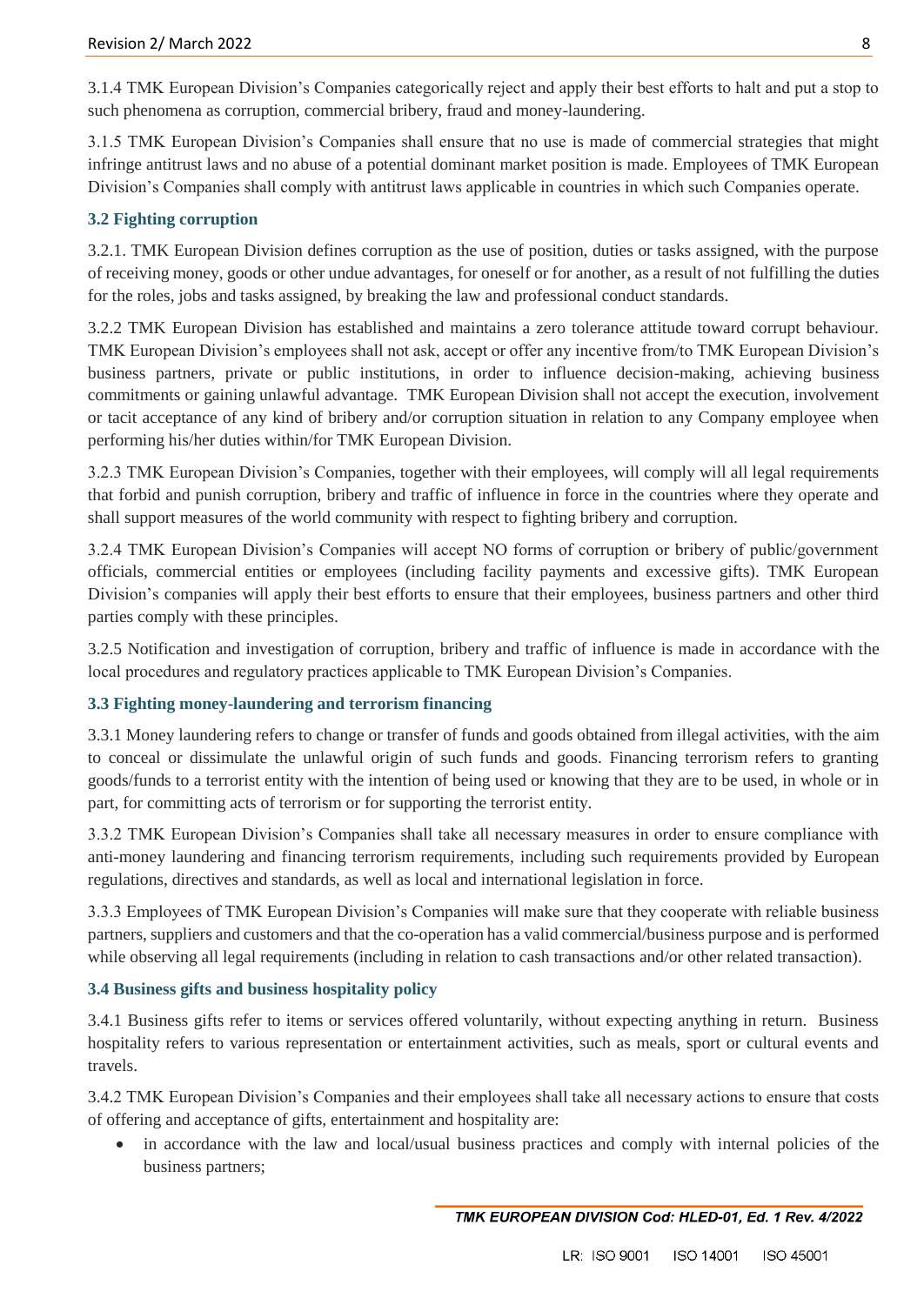- appropriate to the occasion and offered openly (not secretly);
- modest and occasional:
- not aimed to influence business decisions.

3.4.3 Business gifts and hospitality offered or received by TMK European Division's Companies' representatives to/from their business partners are acceptable if their purpose is to establish and develop partnership relations between the parties. The following may be accepted, only if such courtesies are of an appropriate value and are not offered to generate an obligation for TMK European Division's Companies:

- promotional materials (pens, pencils, key-rings, desk-top accessories, diaries, calendars, etc.);
- flowers, confectionary and alcoholic beverages;
- invitations to public events (concerts, presentations, sporting events, artists' performances);
- honorary awards and/or titles;
- hospitality during corporate events, business meals;
- reasonable transportation and accommodation expenses for legitimate business trips.

3.4.4. Business gifts and hospitality shall not be deemed acceptable if they are:

- against the law or ethical standards;
- in the form of cash or cash equivalents;
- offered in response to or in anticipation of a favourable business decision;
- disagreeing with a known policy of the addressee;
- offered as a response to a specific request;
- offensive and would affect the Company if made public.

3.4.5 TMK European Division's Companies shall avoid offering gifts and hospitality to public and governmental officials or political parties, taking into consideration the requirements of anti-corruption and anti-bribery legislation in force and the fact that such gifts and hospitality might be considered as an inappropriate attempt to influence the decisions of public and governmental officials or political parties.

#### **3.5 Company charity policy**

3.5.1 TMK European Division's Companies have a positive attitude toward charitable works and support any and all participation in such activities. Even so, it should be remembered that charity must have nothing to do with pressuring or inciting to act in TMK European Division's Companies' interests.

3.5.2 TMK European Division's Companies may donate cash, property and non-property rights to legal entities and individuals only in the form of donations in compliance with the legislation in force and the local policies of TMK European Division's Companies.

3.5.3 Donations may be made only for socially beneficial purposes, as regulated by the legal and regulatory framework in which each Company operates.

3.5.4 Donations may be made to individuals or to, medical, sports, social security, charitable, educational, scientific and other such institutions, foundations, museums and other cultural institutions, social and religious organisations, as well as other non-profit organisations, provided that such donation complies with the applicable legislation in force and the local policies of TMK European Division's Companies.

## **IV. SAFETY AND SECURITY**

TMK European Division's Companies maintain high standards of safety and security focused on three areas:

- personal safety of employees;
- safeguarding the Companies' property against theft;
- security of confidential information and personal data.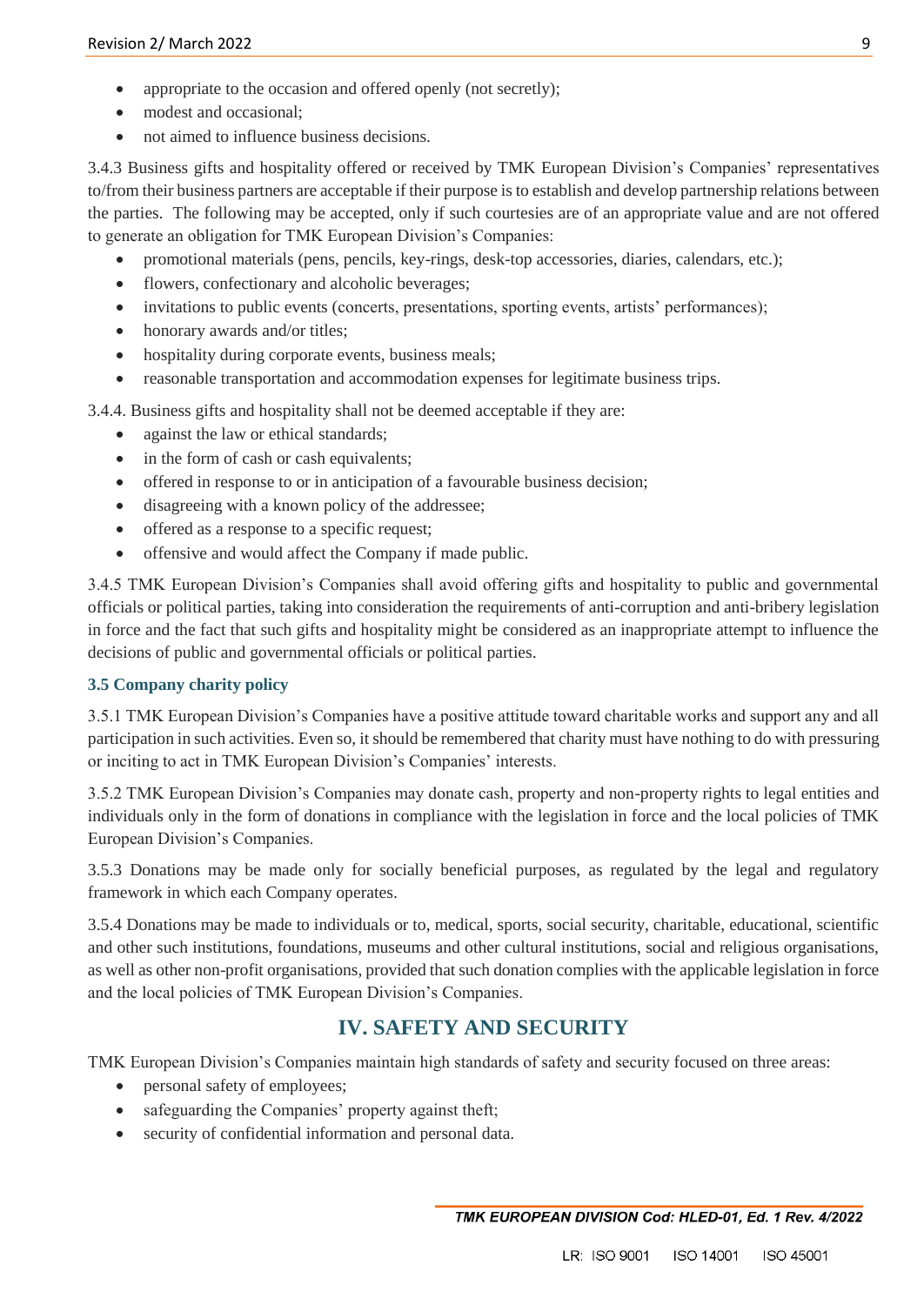#### **4.1 Access to the premises of TMK European Division's Companies**

4.1.1 Only authorized persons may enter the premises of TMK European Division's Companies, their plants and offices and, by doing so, they may be subject to special entry and exit security checks/inspections. TMK European Division's Companies reserve the right to inspect car trunks, parcels and bags in the employee's/visitor's presence and at any time.

4.1.2 When new employees start work, they are issued personal entry passes in order to have access within the premises of TMK European Division's Companies. Each employee is responsible for keeping the pass safe and, should it be lost, they must notify immediately the authorized officer of TMK European Division's Companies.

#### **4.2 Health and safety**

4.2.1 Ensuring the health and safety of the employees in all work related matters is one of the priorities of TMK European Division's Companies achieved by informing, arranging and implementing the specific organization of health and safety measures, as well as by providing the necessary means for such implementation. TMK European Division's Companies provide a safe and secure work environment for all employees, and establish objectives to improve the health, safety and environmental management systems, standards, culture and performance.

4.2.2 While performing their job responsibilities, all employees' behaviour and actions must comply with the health and safety rules and regulations, as well as with those for emergency situations, in accordance with the applicable legislation and internal policies of TMK European Division's Companies.

#### **4.3 Use and safekeeping of the property of TMK European Division's Companies**

4.3.1 All employees and officials of TMK European Division's Companies must use their Company's property efficiently, rationally and only for job related purposes. It is strictly prohibited to use the Company's property or resources for personal purposes.

4.3.2 Each and every employee must, to the best of their abilities, ensure safekeeping of their Company's property and that of third parties on Company's premises, and make reasonable and careful use of such property.

#### **4.4 Information security**

4.4.1 TMK European Division's Companies apply their best efforts to ensure the security of confidential information and to restrict the access of unauthorized persons to such information, by taking measures to ensure the physical and electronic protection of the information representing confidential commercial information, the confidentiality of the production process and equipment, personal data and other confidential information.

4.4.2 Information security within TMK European Division's Companies is based on:

- determining the categories of information to be secured;
- determining critically important software subject to special protection;
- taking into account possible threats to TMK European Division's Companies' information security;
- implementing organizational, administrative and technical measures to protect information in the information security management system based on the principle "Need to Know";
- adopting and ensuring that all employees know, implement and comply with TMK European Division's Companies' policies relating to information security;
- determining how much information must be secured and if it will be classified after some time.

4.4.3 All information used (or generated) by the employees of TMK European Division's Companies in their work belongs to the Company.

4.4.4 While performing their employment duties and obligations, employees of the TMK European Division's Companies might gain access to confidential information intended only for internal use. This could, for instance, be information related to incomes, prices and transactions entered into by the Company and its shareholders, forecasts,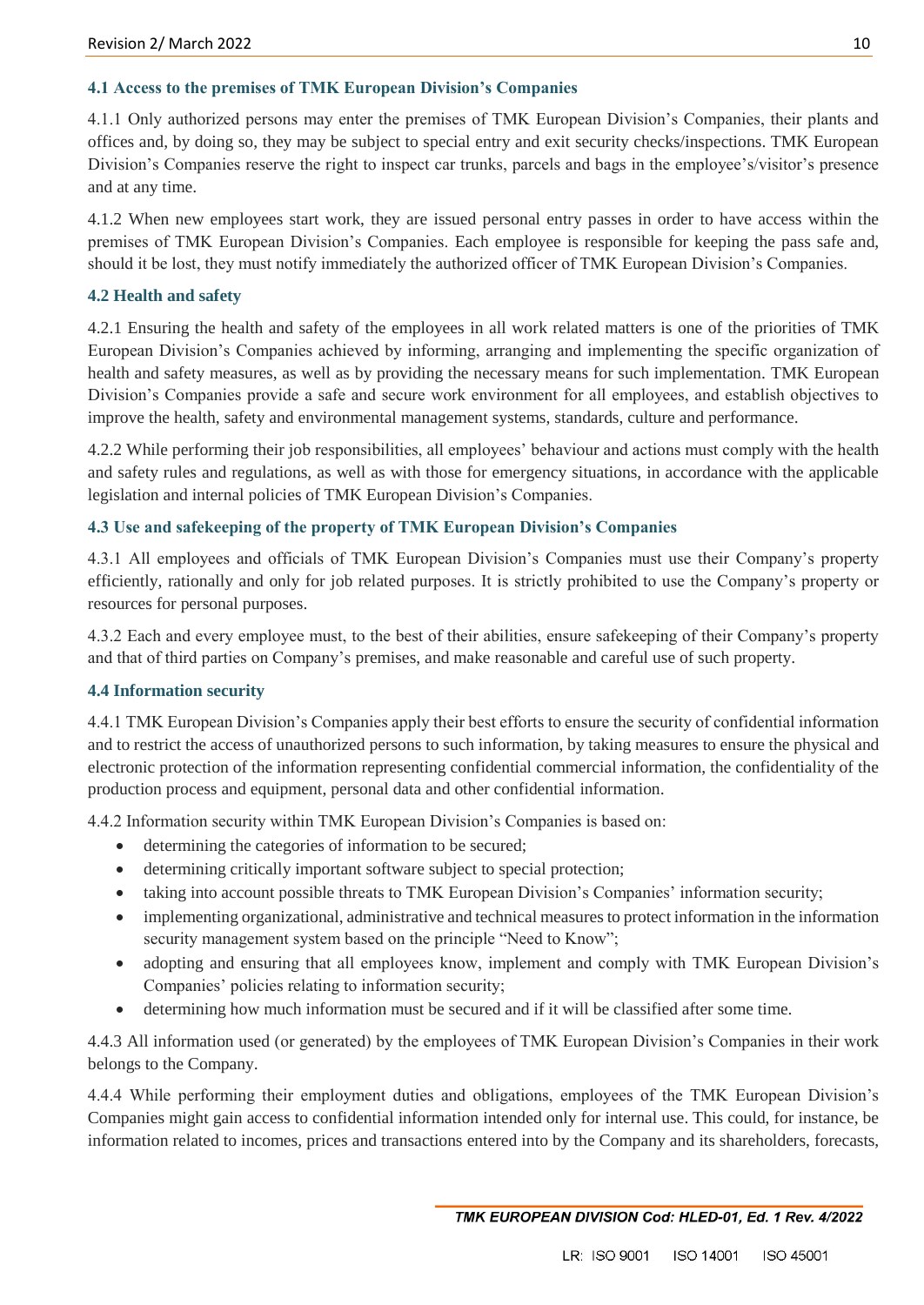business plans and strategies, research data, information about development of new products, production secrets, personal data of other employees and shareholders of the Company and other such information.

4.4.5 Employees working with any information gained while performing their employment duties and obligations must assume that such information is confidential and should not be disclosed unless TMK European Division's Companies expressly state that it is for public use or decide to publish it.

4.4.6 Employees must carefully protect confidential information and not disclose it to third parties (including spouses, relatives and friends), or colleagues whose job positions do not grant them access to certain confidential information. Employees are also prohibited from using any confidential information they meet for personal purpose or in the interest of any third parties.

4.4.7 TMK European Division's Companies comply with legal provisions regarding the processing of personal data, as provided by the applicable EU and national legislation. The collection, processing and use of personal data is performed only if necessary, in strict conditions and for a justified purpose, in strict compliance with the Companies' internal procedures on data protection and applicable legislation in force in the country of residence of TMK European Division's Companies.

#### **4.5 Environment Protection**

4.5.1 Environmental laws and regulations applicable to local surroundings and the relevant business sector shall be complied with. Practices minimizing the impact on the environment shall be encouraged and care shall be taken with any environmentally sensitive substances or processes. TMK European Division's Companies shall contribute to environment protection and support the efforts of local and international communities in this field. TMK European Division's Companies are aware and comply with the applicable legislation in force and take measures to minimize any impact of their business on the environment. TMK European Division plans and objectives related to environmental protection, as well as the measures taken every year, are aimed at maintaining all the environmental indicators within the limits accepted by law, or even lower. TMK European Division's Companies have implemented and certified an Environmental Management System according to ISO 14001:2015.

## **V. CODE OF ETHICS ENFORCEMENT**

#### **5.1. Mandatory nature of the Code of Ethics and liability for breaches**

5.1.1.TMK European Division's Companies ensure training of all employees in relation to this Code of Ethics and its provisions. Employees in management position are responsible for training their subordinate employees. The training will be made as:

- individual training, for each new employee that becomes part of TMK European Division's Companies,
- general training, for all subordinate employees once every two years or each time a new revised version of this Code of Ethics is issued.

5.1.2 Employees having any questions or doubts with respect to their conduct and compliance with this Code of Ethics shall consult their supervisors or the Compliance Risk Management Committee.

5.1.3 All employees and the management of the TMK European Division's Companies shall strictly abide by and comply with the provisions of this Code of Ethics.

5.1.4 Failure to observe the Code of Ethics might have serious consequences for both TMK European Division's Companies and their shareholders, as well as their employees. Any violations of this Code of Ethics shall be subject to immediate investigation and, if necessary, corrective and/or disciplinary action will be taken as required by law and/or individual labour contracts and/or internal regulations valid in each TMK European Division Company which may, in serious cases, result in dismissal or removal from office. Breaches of the Code of Ethics that involve illegal behaviour will be reported to the appropriate authorities.